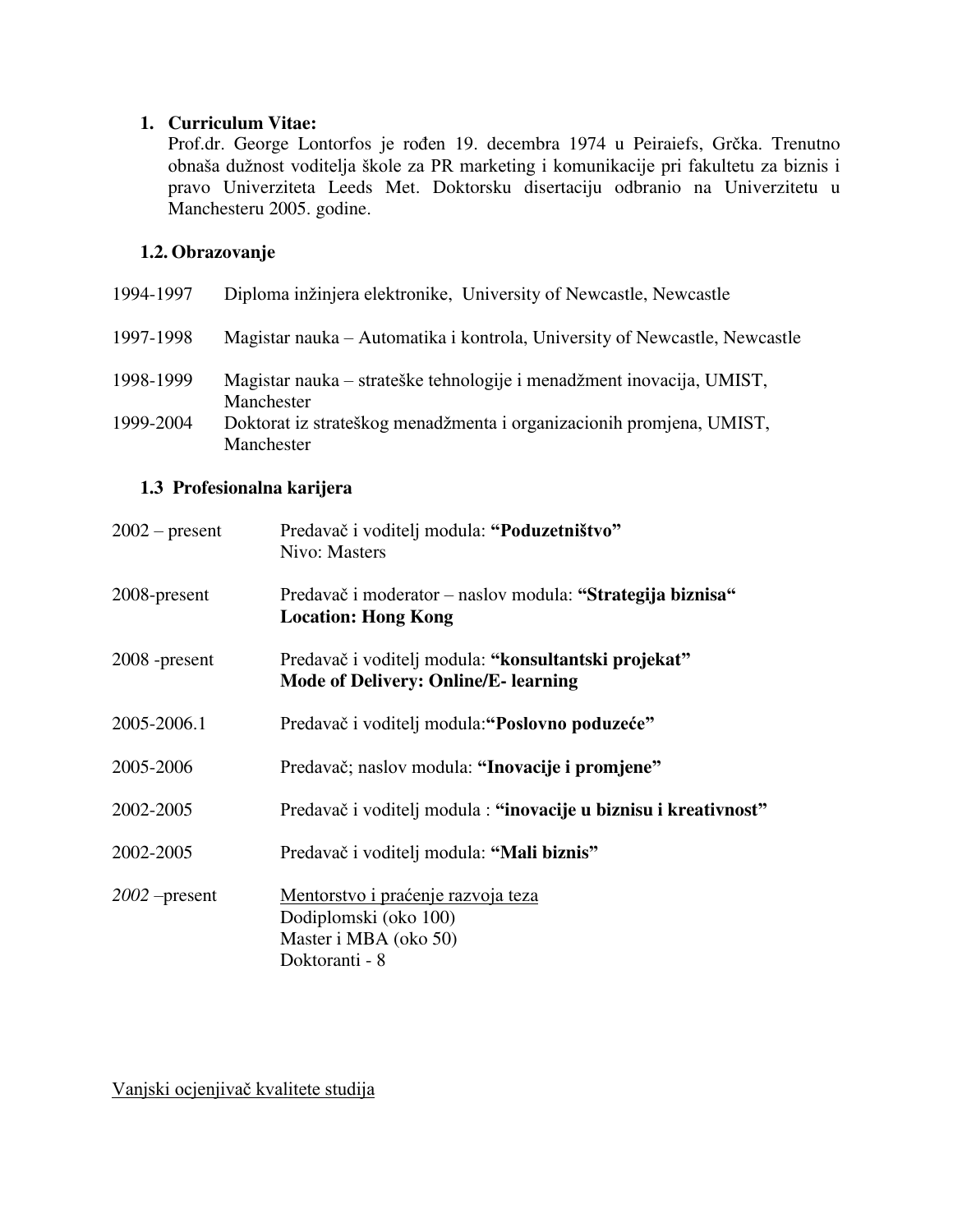| 2008 - 2012 | Salford Business School (dodiplomei)                         |
|-------------|--------------------------------------------------------------|
| 2010 -      | <b>Bradford Management Centre (MBA)</b>                      |
| 2011        | Westminster Business School, External Advisor (Postdiplomei) |

### **2. Stručni i naučni rad**

### **2.1. Objavljeni naučni radovi**

(1). Walsh, V., and Lodorfos, G., (2000), "Organisational Restructuring and Technological Change in the Chemical Industry"*, Annual Federal School Doctoral Conference's Proceedings*.

(2). Walsh, V., and Lodorfos, G., (2002), "Technological and Organisational Innovation in Chemicals and Related Products"*, Technology Analysis and Strategic Management,* Vol. 14, No.3., pp. 273-298.

 (3). Lodorfos, G., Akamavi, R and K.Livesey (2003), "Antecedents of E-consumer Loyalty", *BAM Conference Proceedings.*

(4). Akamavi, R., McKevitt, and Lodorfos, G., (2004), "Examining Environmental Forces of the Central-Eastern European Market: ETOP analysis framework", *Academy of Marketing conference proceedings***.**

(5). Lodorfos, G and Dennis, J., (2005), "E-Consumers' Behaviour: Trust and Security in the Online CD Market" *Academy of Marketing conference, proceedings***.**

(6). Lodorfos, G, Dennis, J and Temperley, J., (2005), "E-consumers' Behaviour", *CIRCLE international conference, proceedings***.**

(7). Lodorfos, G and Boateng, A., (2006), "The role of organisational cultures in enhancing the success of Mergers and Acquisition in the technology sector", *BAM Conference.*

(8). Lodorfos, G, Trosterud, T and Whitworth, C (2006), "E-Consumers' Attitude and Behaviour in the Online Commodities Market" *Innovative Marketing Journal*, Vol.2 No. 3.

(9). Lodorfos, G, and J. Schuringa (2006)., "Strategic Business Outsourcing" *International Journal of Management Cases* Vol.8. Issue 3.

(10). Lodorfos, G, Mulvana, K and Temperley, J., (2006), "E-consumers' Behaviour in the Over the Counter Drugs Market", *CIRCLE international conference, proceedings*.

(11). Lodorfos, G, Mulvana, K and Temperley, J., (2006), "Consumer behaviour: experience, price, trust and subjective norms in the otc pharmaceutical market", *Innovative Marketing Journal* Vol 2. No. 3.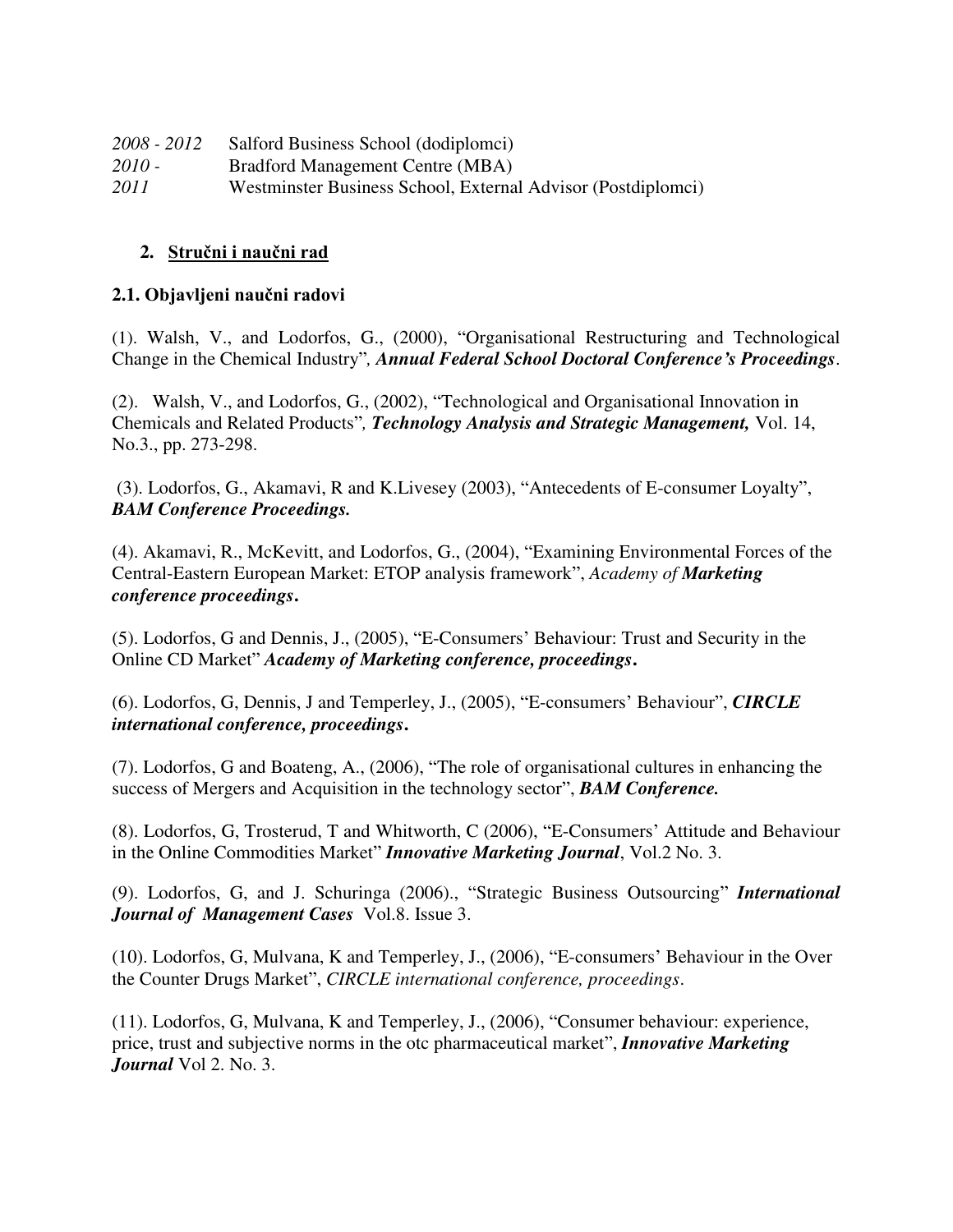(12). Lodorfos, G and Boateng. A, (2006) "The Role of Culture in the Merger and Acquisition Process: Evidence from the European Chemical Industry" *Management Decision Journal*. Vol. 44, No.10.

(13). Lodorfos, G and Dennis, J., (2007), "Consumers' Intent: in the organic food market" *American Journal of Food Product Marketing*, Vol.12, No. 2. (**According to the Taylor and Francis 2010 Publishing Report, this article was the seventh most downloaded article in 2009).** 

(14). Lodorfos, G and Dennis, J, (2007), "Eco purchasing in the organic food market", *CIRCLE international conference, proceedings***.**

(15). Argouslidis P.C*,* Baltas*,* G and Lodorfos G (2007)*,* "How fast can financial firms withdraw a product from the line? The effects of selected product characteristics", *AM Conference, proceedings.*

(16). Lodorfos, G and Dennis, J., (2007), "Eco-consumerism and the Greening of Retailers",*International Journal of Retail Business Management,* Vol.1, Issue 1.

(17). Dennis, J and Lodorfos, G., (2008), "Organic reflections: what influences consumers to purchase organic products?", *Academy of Marketing conference Proceedings.*

(18). Kafouros, M, Wang, C and Lodorfos, G (2009), "The impact of R&D strategy and firm size on the returns to innovation" *International Journal of Entrepreneurship and Small Businesses*, Vol. 8, No4.

(19). Lodorfos G, Dennis J, Steele K.L., (2009), "An Investigation Into the Factors Influencing Consumers' Purchasing Decision: With Particular Focus on Confectionary", *Academy of Marketing conference Proceedings.* 

(20). Uddin M., Boateng A., Glaister K. & Lodorfos G. (2009) 'Motives for UK Cross-border Mergers and Acquisitions' *BAM Conference,* **(Best Paper Award)**.

(21). Boateng A., Glaister K., Lodorfos G and Uddin M., (201X) ' (.....) 'Motives for UK Crossborder Mergers and Acquisitions' *Thunderbird International Business Review, (Under Review)*.

(22). V. Maheshwari, G. Lodorfos, I. Vandewalle and J. Dennis (2012) 'Branding a place: a growth and development perspective' *Academy of Marketing conference Proceedings.* 

(23). V. Maheshwari, G. Lodorfos, J Rudd and I. Vandewalle (2012) 'Exploring the role of stakeholders in sustainable place branding: An empirical analysis based on Liverpool'08 Strategic Business Plan' *Journal of Industrial Marketing Management* **(Under Review)**.

## **2.2 Rad u industriji**